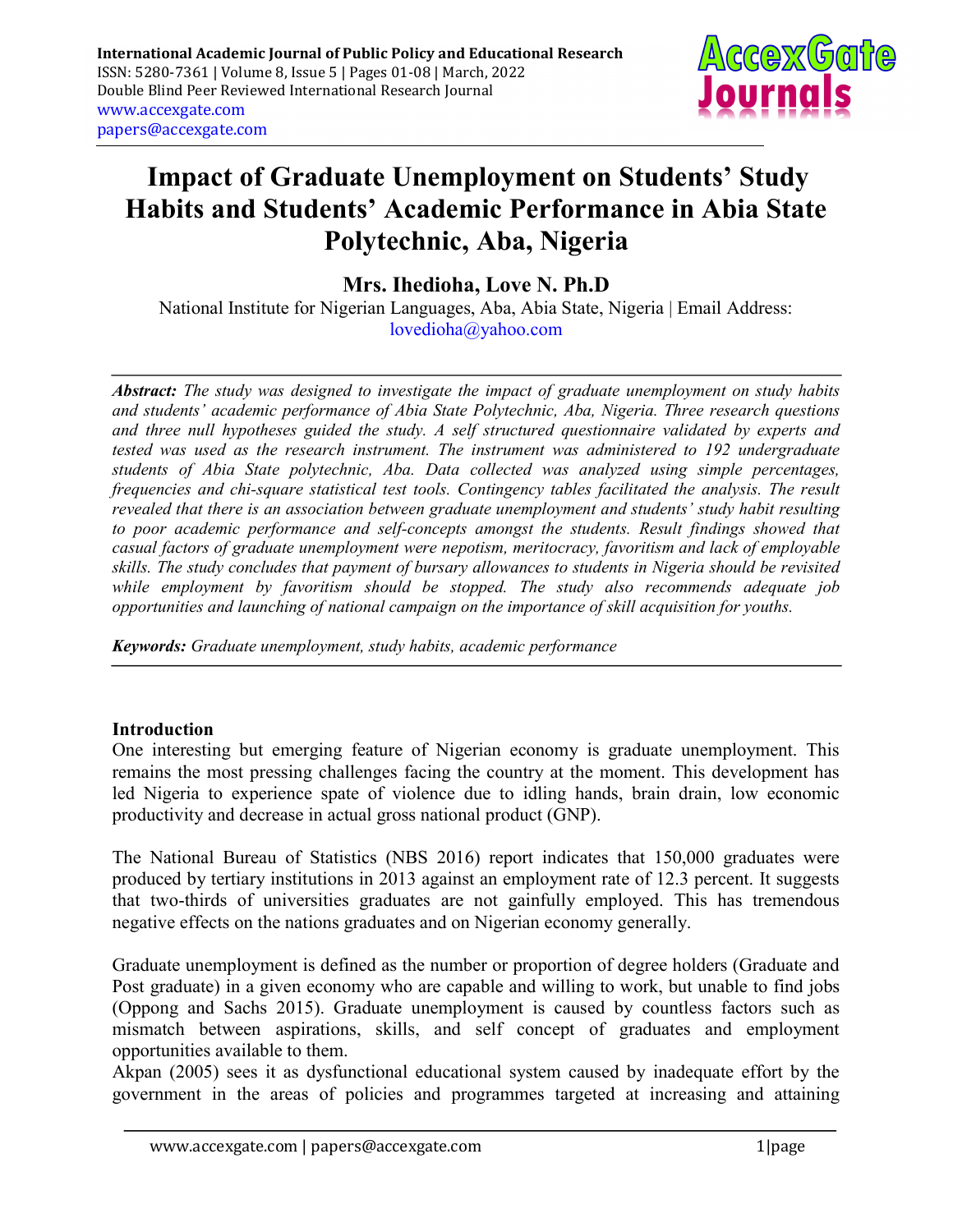economic growth and full employment.A research by the National Board for technical Education (NBTE 2005) reveals that most graduates were not well equipped with skills necessary to perform certain job functions required of them on the labour market and about 85% of Nigerian graduates fall in this category.

This implies that job creation and job opportunities are inversely proportional with the number of graduates in the country. In Abia State, graduate youth unemployment situation is worse as there are non functioning industries and companies to absorb the plethora of youths turned out yearly from tertiary institutions located in and outside the states. Abia State has a total of four thousand, eight hundred and eighty-eight (4,888) graduates reported to be without any means of economic sustenance (National Directorate of Employment 2014). This number excludes unofficial and undocumented graduate youths without jobs.

This situation has made unemployment graduate youths vulnerable to illegal activities and antisocial behaviours. Both male and female unemployed graduates are affected. They are situationally forced to learn trade, or attached themselves as sales boys/girls or agents to private individuals with businesses for subsistence like kidnapping and keke driving. The girls however took to illicit behaviours like prostitution and petty trading.

Due to the increasing rate of unemployment amongst the graduates in Abia State, the frequencies of anti-social activities have increased tremendously. It is observed that the employment opportunities available space filled was either for the highest bidder or hijacked for their cronies thereby denying majority of job seekers and beneficiaries access, thus contributing insignificantly to employment generation quota needed to create impact to the state's economy. This study contends that if the current spate of unemployment continues andunabated, many Nigerian graduates may be recruited into kidnapping, militants and insurgents of anti social behaviours.

Reports of large scale educational failure among Nigerian school adolescents has raised more attention and greater concerns among all.Notable amongst them are students indiscipline, drug addiction, poor socio-economic background of the parents, inadequate motivation on the part of the students, lack of information and teachers non-challant attitude to work and students negative self-concept, which have often resulted into students inconsistent poor academic performances in the higher institutions of learning in Nigeria. Scholars have suggested that problems of learning are the artifacts of discontinuities which are brought by the separation of learning from real life functions and situations and by exclusions of the child's language, values, and mode of cognition from the school environment (Fagbemi and Ugodinma as cited in Udo 2019).

However, causes of low academic performance among students are diverse and cannot be associated with a single major factor alone. For instance, proponents of self-concept and its variables maybe a paramount factor of academic failure. Causes of fluctuating performances among students have also been attributed to teacher-student interactions or relationships, intrinsic and extrinsic motivations and other extraneous variables (Udo 2019).

Studies on the relationships between graduate unemployment on students study habits cannot be exhaustive in Nigeria. Successful achievement in any form of activity is based upon study,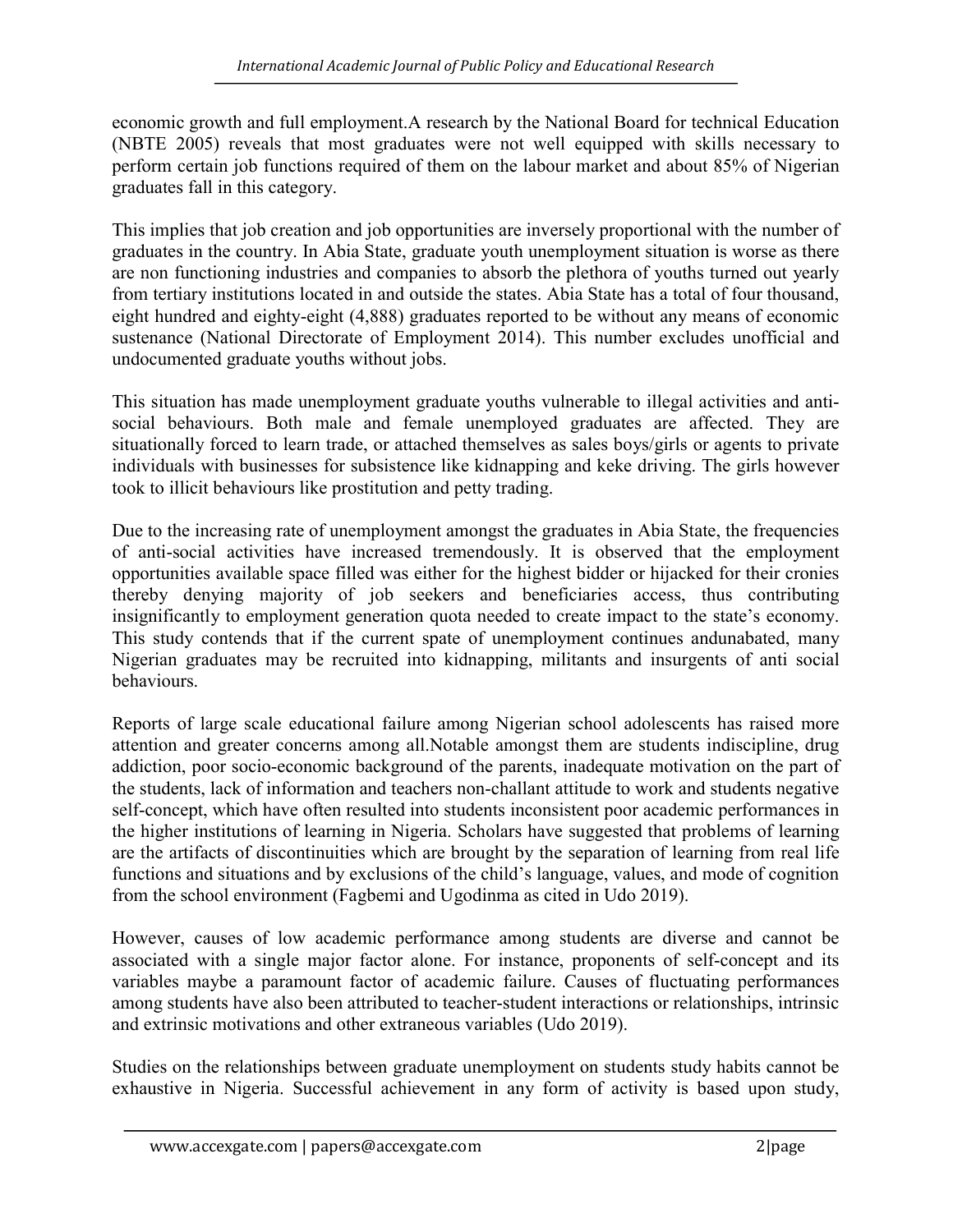interpretation, application and purpose. It therefore depends on individual to decide whether he/she wants to study or not. What one learns as a result of the study thus depends on the degree at which one succeeds in achieving that purpose.

Nevertheless, this study is linked to the theory of frustration and aggression developed by Dolland and associates (1939). It appears to be the most common explanation for violent behaviour stemming from inability to fulfillment of needs. According to Dolland and associates as cited in Ihedioha (2019) individuals are motivated to achieve life ambitions and fulfill destiny, but when these expectations are thwarted, frustration sets in and that existence of frustration leads to some form of aggression.

Many Nigerian youths are jobless and hardly secure gainful employment some years after graduation. The available job vacancies are for the sons and daughters of the ruling class and their friends. In some cases, vacancies are sold to prospective buyers whether they are the right candidates for the job so far as he or she pays for it, he or she gets it. The ones that deserve the positions are therefore denied the opportunities because they do not belong. These make youths to resign to fate and can be lured into using their untapped intelligent wrongly. These however have led to socio-economic injustice and inequality meted on the people of south-south, southeast and north-east that have resulted to the youths in these states taking up arms against the state.

In a study by Essien and Onukwubiri (2015) to appraise the cause and socio-behavioural effects of graduate youth unemployment in Abia State, South-East, Nigeria, the result showed that inadequate job skills, lack of investment in industrialization were some of the causes of unemployment among graduate youths. It was revealed that over dependence on parents, begging from relatives and friends, co-habitation and marriage, armed robbery and prostitution were common socio-behavioural effects of unemployment among graduate youths. Ayodele and Adebiyi (2013) examined study habits as it influenced academic performance of university undergraduates in Nigeria. The study investigated how course of study and gender influenced students study habit including family background, socio-economic status of parents and course of study.

# Purpose

The main purpose of the study is to find out the impact of graduate unemployment on study habits and students' academic performance of Abia State Polytechnic in Aba, Abia State, Nigeria.

# Research Questions

- 1. What level of influence has graduates unemployment on students' study habits and academic performance?
- 2. What is the opinion of male and female unemployed graduates on the causes of graduate unemployment?
- 3. What possible ways can government investment in industrialization reduces graduate unemployment?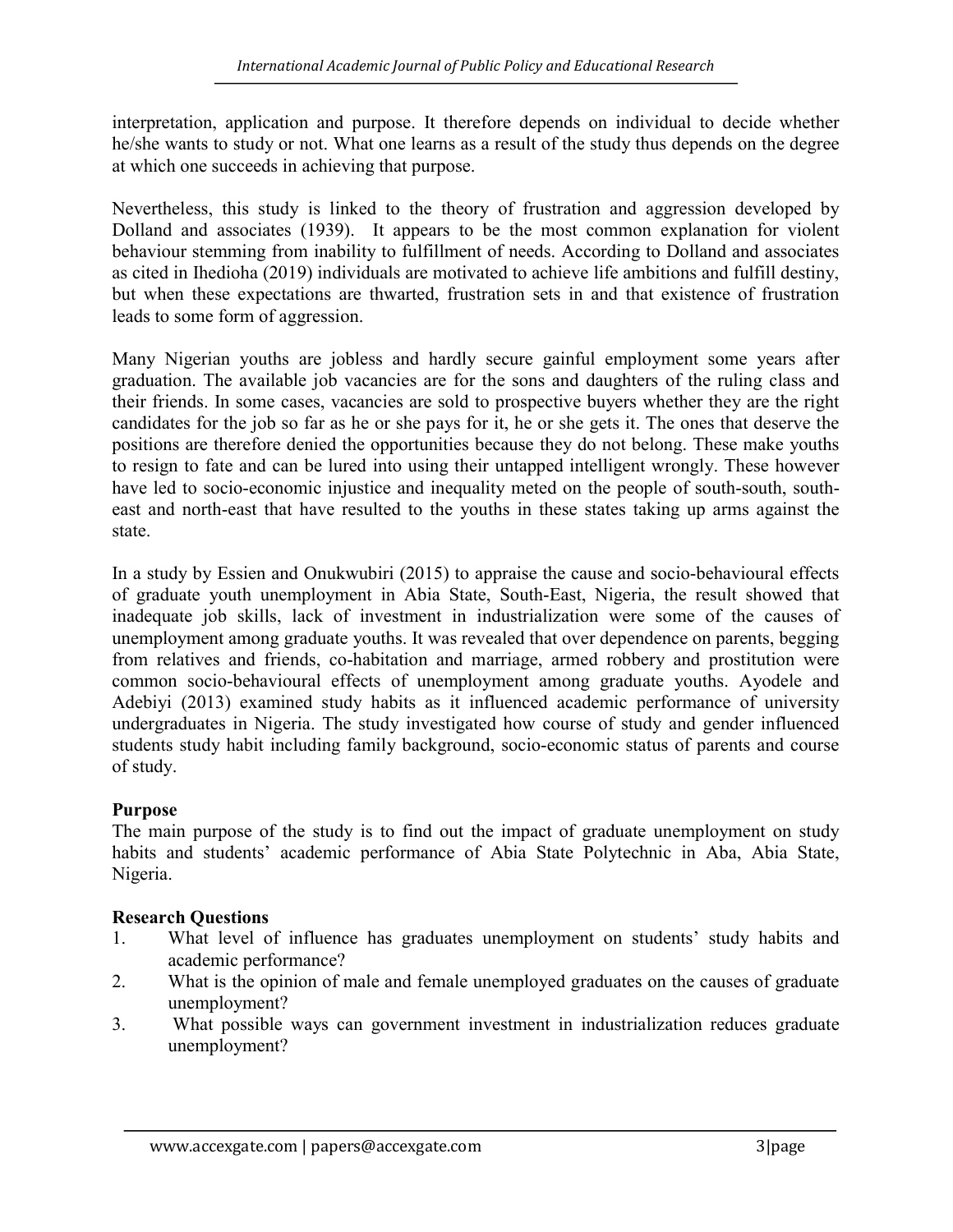# Research Hypotheses

- 1. There is no association between graduate unemployment on students study habits and academic performance.
- 2. There is no association in the opinions of male and female unemployed graduates on the causes of graduate unemployment.
- 3. There is no association between lack of government investment in industrialization and graduate unemployment.

## **Method**

A descriptive survey was used for the study. A self structured questionnaire designed by the researcher was used to collect data for the study. The study used Abia State Polytechnic Students, a school which has maintained its leadership in academics in Aba and beyond the Eastern heartlands of Nigeria. Abia State Polytechnic is resilient in the acquisition and dissemination of information Communication Technology (ICT)- driven skills, comparable to graduates anywhere in Africa. The study used 192 male and female undergraduate students through stratified sampling technique.

A questionnaire was employed as an instrument in this study which included two major parts: Part one was about the demographic data of the research participants, their age, gender, marital status, and course of study. The second part contains both direct and indirect answers organized in a logical sequence, proceeding from the general to the specific.

Data was analyzed with the aid of tables, percentages and statistical instruments in analyzing single variables. The null hypotheses were tested with the use of chi-square  $(x^2)$  test statistics. The chi-square  $(x^2)$  critical value can be any number between (O) and plus (+) to infinity.

## **Results**

# Research Question I

What level of influence has graduate unemployment on students study habits and academic performance.

> Responses Frequency Percentage Agree  $18$  9.3 Disagree  $\begin{array}{|c|c|c|c|c|} \hline 5 & 2.6 \\ \hline \end{array}$ Strongly Agree  $165$  85.9 Strongly Disagree 4 2.1

Table 1: Respondents'assessment on the link between unemployment, study habits and academic performance.

Table 1 shows the percentage of negative relationship between unemployment, study habits and academic performance. It shows that agreed response has the frequency of 18 with (9.3%), disagree has the frequency of 5 with (2.9%), strongly agree has the frequency 165 with (85.9%), while strongly disagree has 4 with  $(2.1\%)$ .

Total 192 100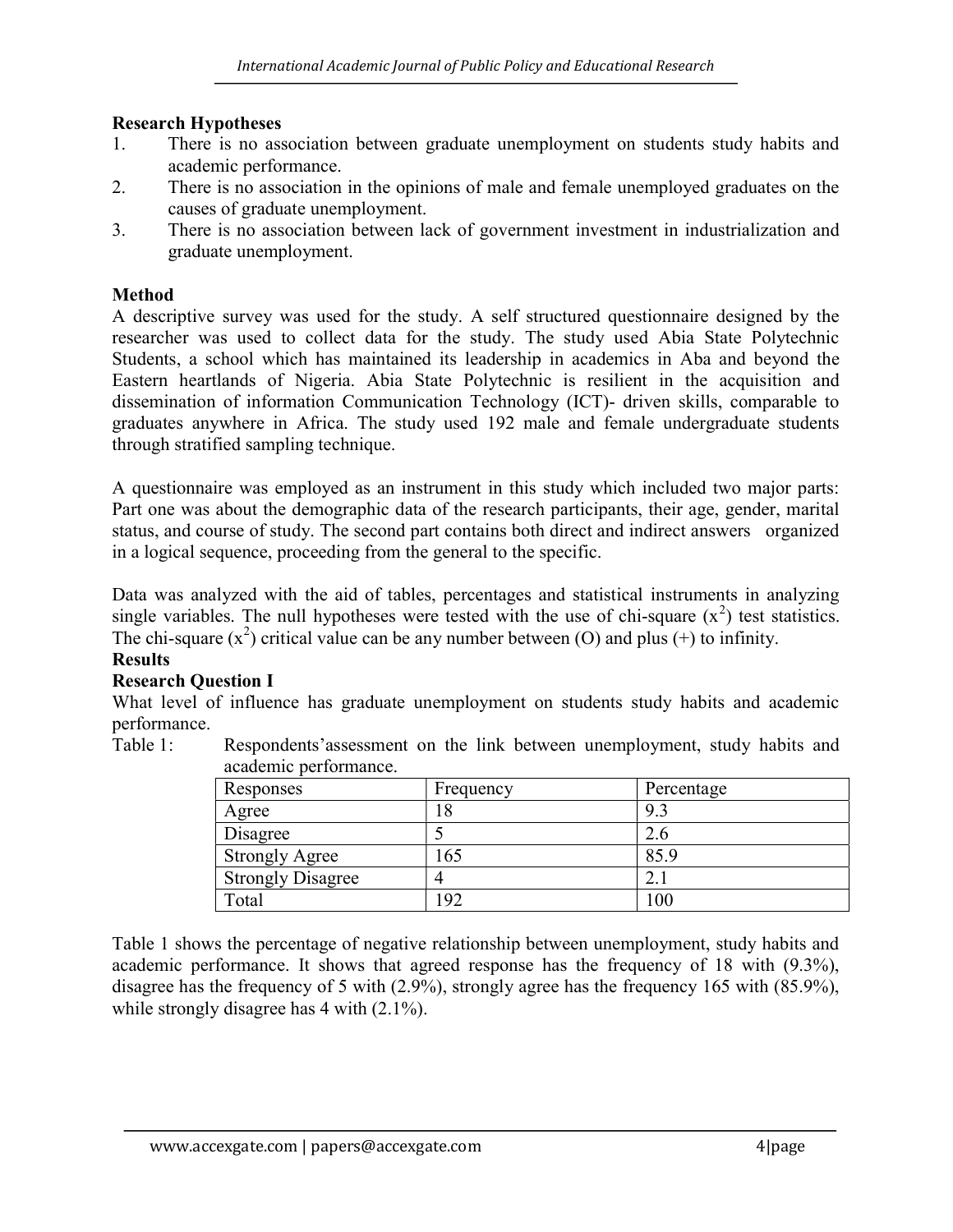## Research Question 2:

What is the opinion of male and female unemployed graduates on the causes of graduate unemployment?

Table 2: Respondents' opinion on the causes of graduate unemployment.

| Responses               | Frequency | Percentage |
|-------------------------|-----------|------------|
| Godfatherism/Favoritism |           | 37.0       |
| Zoning/Quota System     | 30        | 15.6       |
| Skills acquisition      |           | 29.7       |
| Nepotism                |           | 10.9       |
| Meritocracy             | 13        | 6.8        |
| Total                   | 192       | 100        |

Table 2 shows the percentage of causes of unemployment in Nigerian employment economy to include godfatherism/Favoritism 71 (37.0%), zoning/quota system 30 (15.6%), skills acquisition 57 (29.7%), nepotism 21 (10.9%) and meritocracy 13 (6.8%).

## Research Question 3

What possible ways can government investment industrialization reduces unemployment? Table 3: Respondents assessment on Industrialization and unemployment

| Responses                | Frequency | Percentage |
|--------------------------|-----------|------------|
| Agree                    |           | 5.2        |
| Disagree                 | 36        | 18.8       |
| <b>Strongly Agree</b>    | 44        | 22.9       |
| <b>Strongly Disagree</b> | 102       | 53.1       |
| Total                    | 192       | 100        |

Table 3 shows the assessment of respondents on whether government investment in industrialization can reduce unemployment in Nigeria agreed responses has 10(5.2%), disagree responses has 36 (18.8%), strongly agree has 44 (22.9%), while strongly disagree had 102  $(53.1\%)$ .

# Hypotheses

 $H_{ol}$ : There is no association between graduates unemployment and students' study habits and academic performance.

#### Table 4:

Contingency table showing the relationship between graduate unemployment, study habit and academic performance

Study habit

|              | Variables | Good               | Poor        | Total |
|--------------|-----------|--------------------|-------------|-------|
| Unemployment | Positive  | 30 (41.3)          | 80(68.8)    | 110   |
|              | Negative  | (30.8)<br>42       | 40 $(51.5)$ | 82    |
|              | Total     | $\mathcal{L}$<br>∼ | 120         | 192   |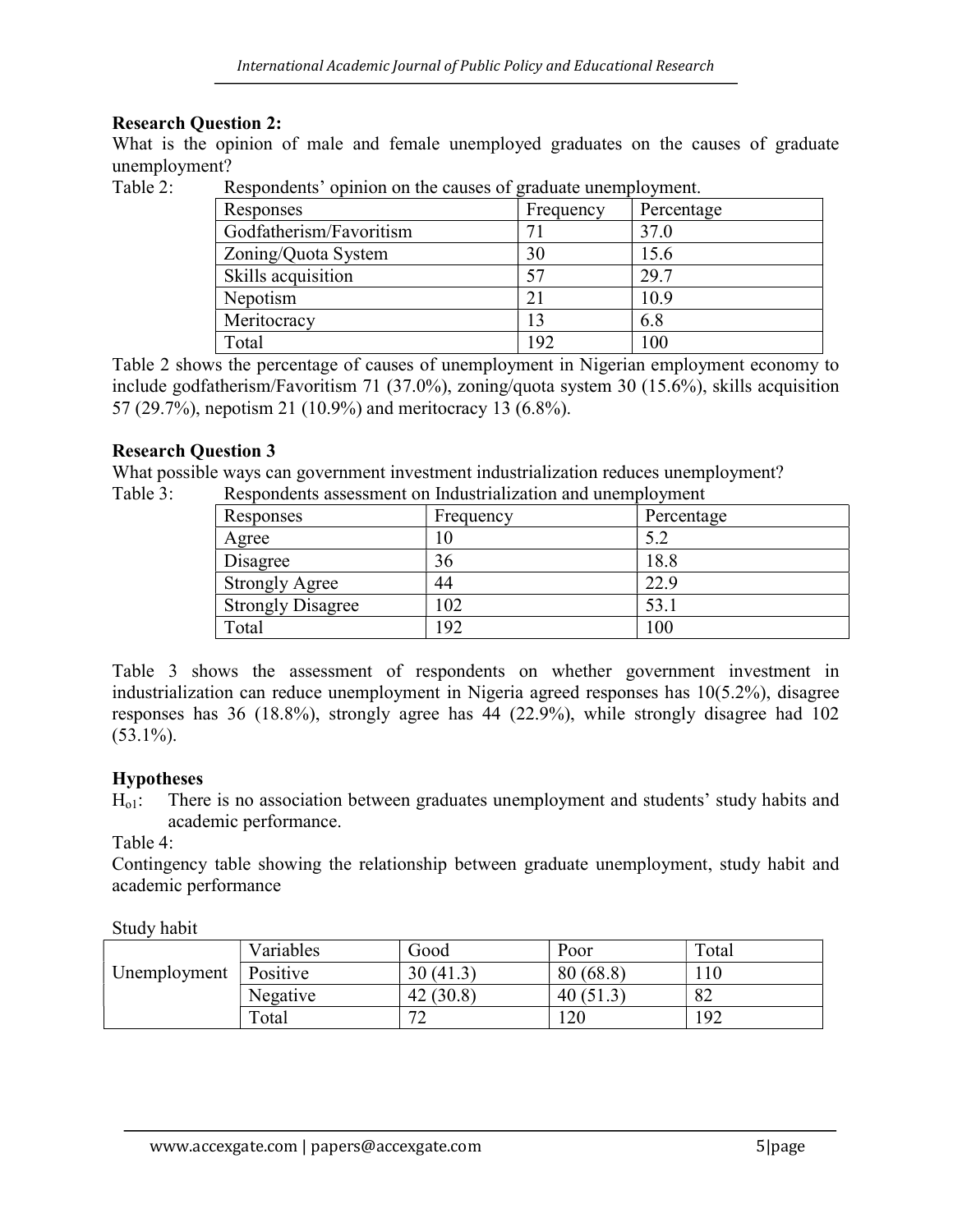|                 | $e_i$ | $O_i$ - $e_i$ | $(O_i-e_i)$ | $(O_i-e)$ |
|-----------------|-------|---------------|-------------|-----------|
| 30              | 41.3  | $-11.3$       | 127.69      | 3.09      |
| $\overline{80}$ | 68.8  | 1.2           | 125.44      | 1.82      |
| 42              | 30.8  | 11.2          | 125.44      | 4.07      |
| 40              | 57.3  | $-11.3$       | 127.69      | 2.48      |
| Total           |       |               |             | 11.46     |

Chi-square Calculation

Since  $x^2$  (11.46) >  $X^2$ <sub>t</sub> (3.84), we reject H<sub>o</sub> and accept the alternative which means that there is an association between graduates unemployment, student study habits and academic performance.

# Hypothesis 2

 $H_0$ : There is no association in the opinion of male and female unemployed undergraduate on the causes of graduate unemployment.

# Table 5:

Contingency table showing the relationship between graduate unemployment, study habit and academic performance

## Graduates

|              | Variables   | Merit      | <b>Skills</b>   | Total |
|--------------|-------------|------------|-----------------|-------|
| Unemployment | Nepotism    | 19 (25.87) | 50(43.12)       | 69    |
|              | Meritocracy | 33(16.12)  | 10 (26.87)      | 43    |
|              | Favoritism  | 20(30.00)  | 60(50.00)       | 80    |
|              | Total       | 70<br>∽    | $\overline{20}$ | 192   |

# Chi-square Calculation

| $\sum_{i=1}^{n}$ |       |                       |             |           |
|------------------|-------|-----------------------|-------------|-----------|
| $O_i$            | $e_i$ | $O_i$ -e <sub>i</sub> | $(O_i-e_i)$ | $(O_i-e)$ |
| 19               | 25.87 | $-6.87$               | 47.19       | 1.82      |
| 50               | 43.12 | 6.88                  | 47.33       | 1.09      |
| 33               | 16.12 | 16.87                 | 284.93      | 17.67     |
| 10               | 26.87 | $-10.00$              | 284.59      | 10.59     |
| 20               | 30.00 | 10.00                 | 100.00      | 3.33      |
| 60               | 50.00 |                       | 100.00      | 2.00      |
| Total            |       |                       |             | 36.5      |

Since  $x^2$  (36.5) >  $X^2$ <sub>t</sub> (5.99), we reject Ho and accept the alternative meaning that there is an association in the opinion of male and female unemployed graduates on the causes of graduates unemployment in Abia State Polytechnic graduates.

# Hypothesis 3

 $H<sub>o3</sub>$ : There is no association between lack of investment in industrialization and graduate unemployment.

# Table 6:

Contingency table showing the relationship between graduate unemployment, study habit and academic performance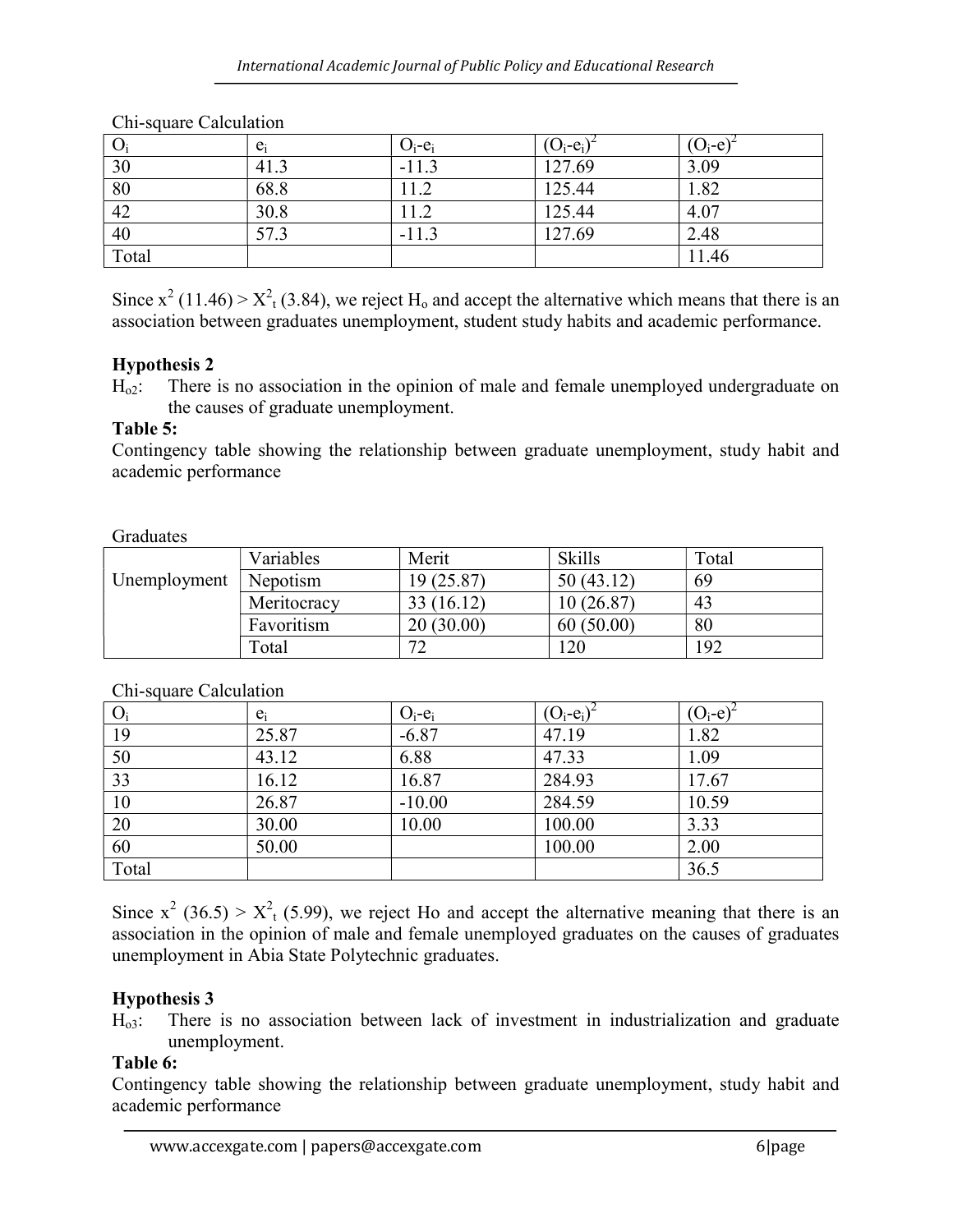|              | 111449414112441011 |            |              |       |
|--------------|--------------------|------------|--------------|-------|
|              | Variables          | Allowances | Job creation | Total |
| Unemployment | Agriculture        | 40(27.75)  | 34 (46.25)   | 74    |
|              | Tourism            | 12 (13.50) | 24 (22.50)   | 36    |
|              | Entrepreneur       | 20(30.75)  | 62           | 82    |
|              | Total              | 70         | റ∩           | 192   |

Industrialization

Chi-square Calculation

| $\overline{\phantom{a}}$<br>$O_i$ | $e_i$ | $O_i$ -e <sub>i</sub> | $(O_i-e_i)$ | $O_i$ -e |
|-----------------------------------|-------|-----------------------|-------------|----------|
| 19                                | 27.75 | 12.25                 | 150.06      | 5.40     |
| 50                                | 46.25 | $-12.25$              | 150.06      | 3.24     |
| 33                                | 13.50 | $-1.50$               | 2.25        | 0.16     |
| 10                                | 22.50 | 1.50                  | 2.25        | 0.10     |
| 20                                | 30.75 | $-10.75$              | 115.56      | 3.75     |
| 60                                | 51.25 | 10.75                 | 115.56      | 2.25     |
| Total                             |       |                       |             | 14.9     |

Since  $x^2$  (14.9) >  $X^2$ <sub>t</sub> (5.99), we accept Ho and reject the alternative meaning that there is an association between lack of investment in industrialization and graduate unemployment.

# **Discussion**

Based on the findings of the study, there is an association between graduates unemployment, student study habits and academic performance. This in effect means that unemployment affects students study habits thereby leading to poor academic achievement and students' self-concept. Supporting this assertion Ayodele and Adebiyi (2013) reports that self concept and course of study were very strong determinant of the study habit of graduate unemployment.

There is an association in the opinion of male and female unemployed undergraduates on the causes of graduate unemployment. This means that the causal factors of unemployment like nepotism, meritocracy and favoritism affects graduate unemployment indicating that acquisition of skills from tertiary institutions appeared dysfunctional and irrelevant. This is also supported by Longe (2017) who asserted that there was no effective collaboration between universities and labour employers in providing relevant skills required for employability and employment fulfillment of university graduates. In such a manner Essien and Onukwubiri (2015) reported that inadequate job skills, lack of investment in industrialization were some of the causes of unemployment among graduate youths.

# Conclusion

Many variables can cause graduate unemployment on students study habits and academic performance of students in the higher institutions like Abia State Polytechnic. Factors that can improve a student's study habits include the use of merit rather than nepotism, favoritism, adequate national policy on employment and vocational training programmes for undergraduates and graduate youths in Nigeria. These factors can stimulate students' study habits and therefore improve the standard of living and the economy of the nation.